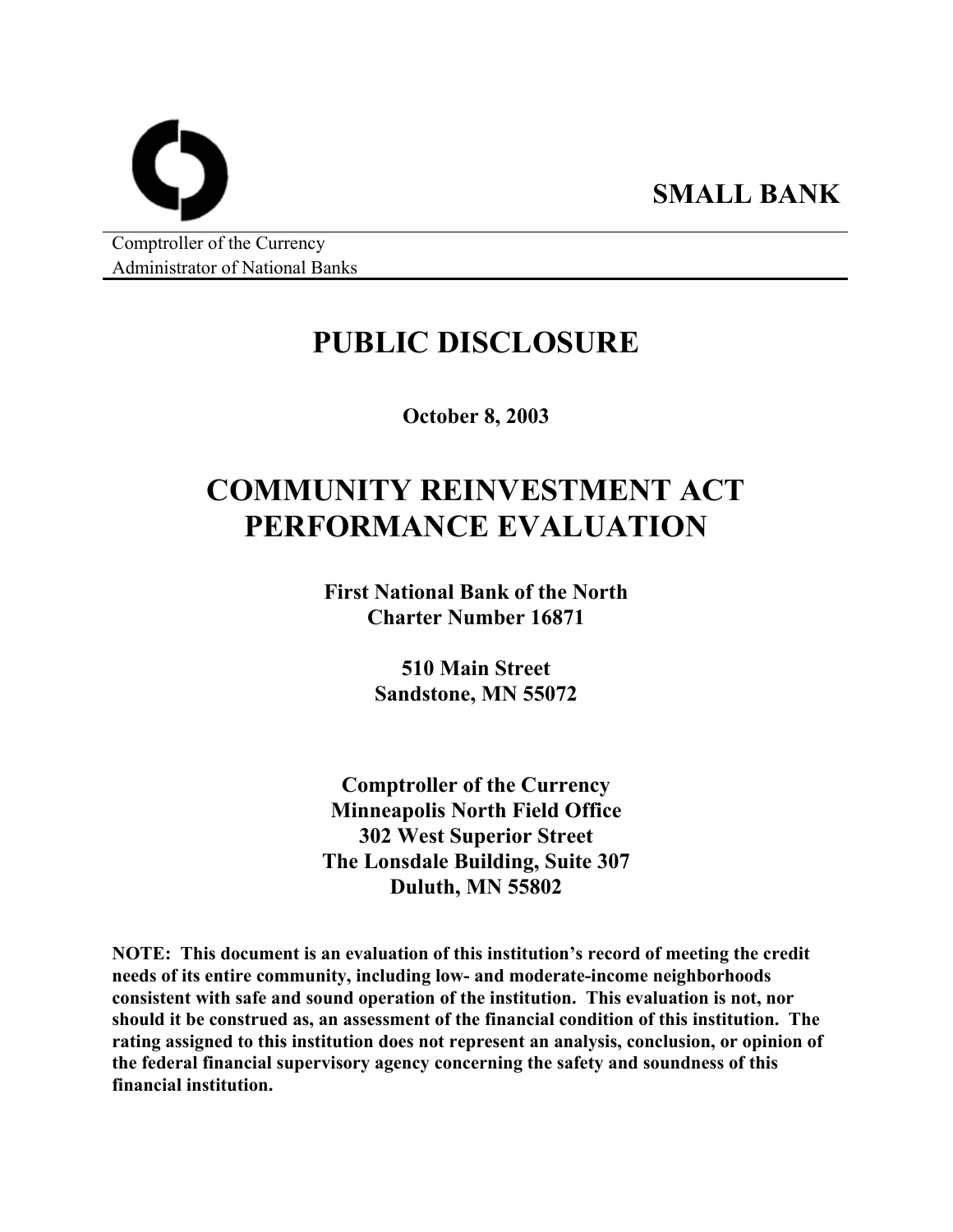# **INSTITUTION'S CRA RATING**

#### **This institution is rated Satisfactory.**

First National Bank of the North (FNBN) is satisfactorily meeting the credit needs of its assessment area. This is best demonstrated by:

- The origination of a substantial majority of its residential real estate and commercial loans to borrowers located within its assessment area.
- A strong distribution of loans throughout its assessment area, specifically to borrowers and businesses in moderate-income geographies.
- An excellent distribution of loans to borrowers of various incomes, especially those with moderate-income.
- The origination of loans to small businesses consistent with the business demographics of the assessment area.
- Reasonable loan volume, as evidenced by a quarterly average loan-to-deposit ratio that is comparable to other local banks of similar size.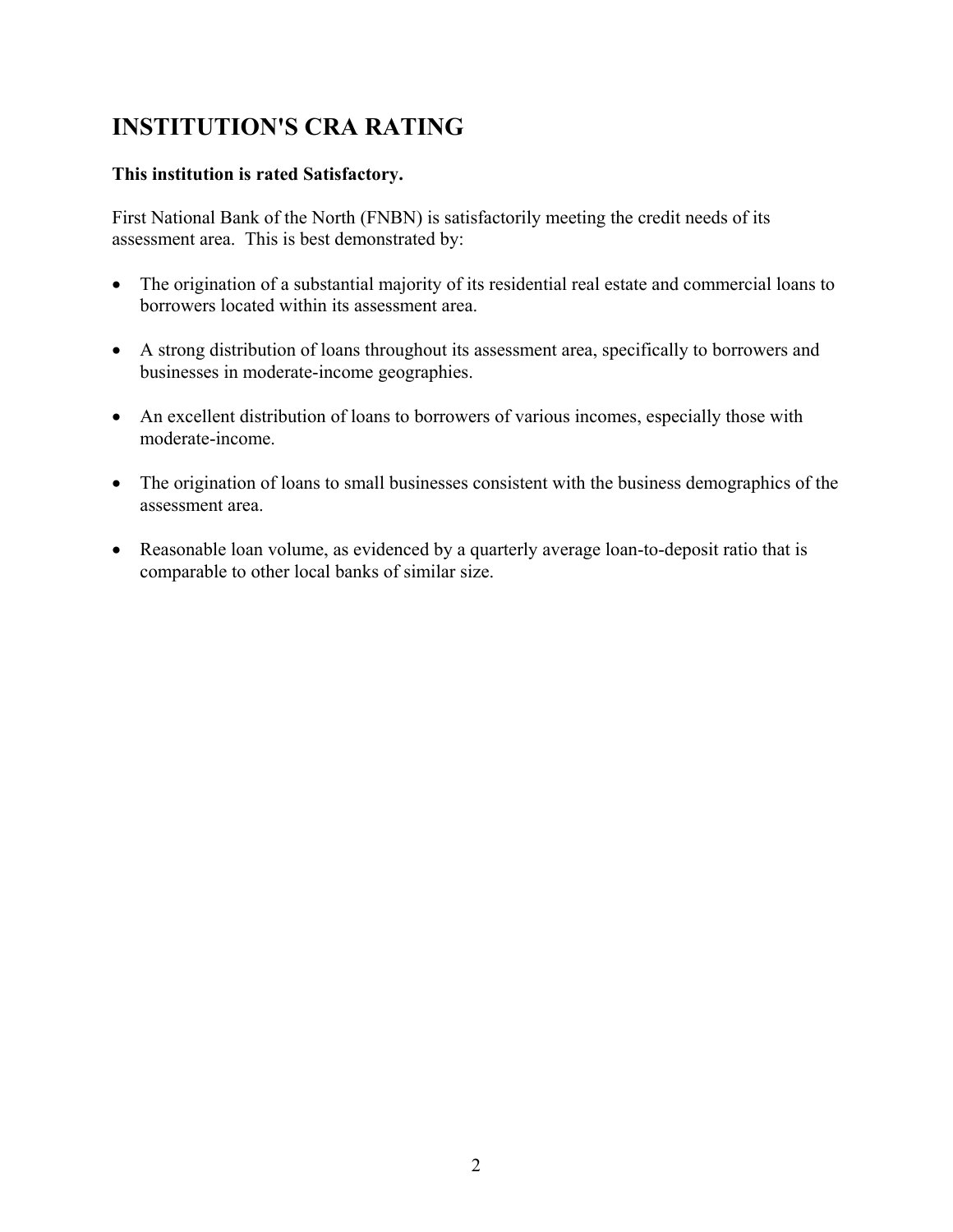# **DESCRIPTION OF INSTITUTION**

First National Bank of the North (FNBN) is a \$58 million bank located in Sandstone, Minnesota, which is approximately sixty miles north of the Minneapolis/St. Paul metropolitan area and seventy miles south of the Duluth metropolitan area. In addition to the main office in Sandstone, the bank operates full-service branch locations in Askov and Kerrick, Minnesota. During the evaluation period, the bank also operated a loan production office (LPO) in Hinckley, Minnesota. FNBN does not operate any deposit-taking automated teller machines (ATMs). For an eighteen-month phase during the evaluation period, FNBN operated two additional fullservice branches. These branches were obtained as a result of a merger with an affiliate bank and subsequently sold. We did not consider the performance of these branches in our evaluation as the bank only operated them temporarily. We focused on the lending activities of the main office and branch locations as they represent the ongoing activities of the bank.

FNBN is 100 percent owned by JDOB, Incorporated, a two-bank holding company with total assets of approximately \$7.7 million.

FNBN's primary lending focus continues to be residential real estate and commercial lending. As of June 30, 2003, FNBN's \$43 million loan portfolio was comprised of: \$17 million in residential real estate loans (40%), \$13 million in commercial and commercial real estate loans (32%), \$6 million in consumer loans (14%), \$3 million in construction loans (6%), and \$3 million in agricultural loans (6%). Total net loans represent 73% of total assets. For purposes of this evaluation, we considered residential real estate and commercial loans to be the primary product lines.

There are no legal, financial, or regulatory impediments limiting the bank's ability to meet the credit needs of its assessment area. FNBN was rated "Satisfactory" as of the prior CRA evaluation dated May 10, 1999.

## **DESCRIPTION OF THE ASSESSMENT AREA**

FNBN's assessment area (AA) is composed of fourteen contiguous block numbering areas (BNAs) located in east-central Minnesota, including all six BNAs in Pine County, one BNA in Aitkin County, two BNAs in Carlton County, and three BNAs in Kanabec County. In the AA, two BNAs are designated as moderate-income and twelve are middle-income. No low- or upperincome BNAs are located in the AA. The AA meets the requirements of the regulation and does not arbitrarily exclude any low- or moderate-income geographies.

According to 1990 U.S. Census Data, the total population for the assessment area is 44,413 persons. Approximately 68 percent of the housing units in the AA are occupied, with 56 percent being owner occupied. The 1990 Census Data reported a Median Family Income of \$43,063, while the updated Department of Housing and Urban Development's (HUD) 2002 Median Family Income is \$48,500. The AA has approximately 11% of families reporting income below the poverty level (less than 30 percent of the Median Family Income). The following table summarizes the income levels of the geographies and families located within the bank's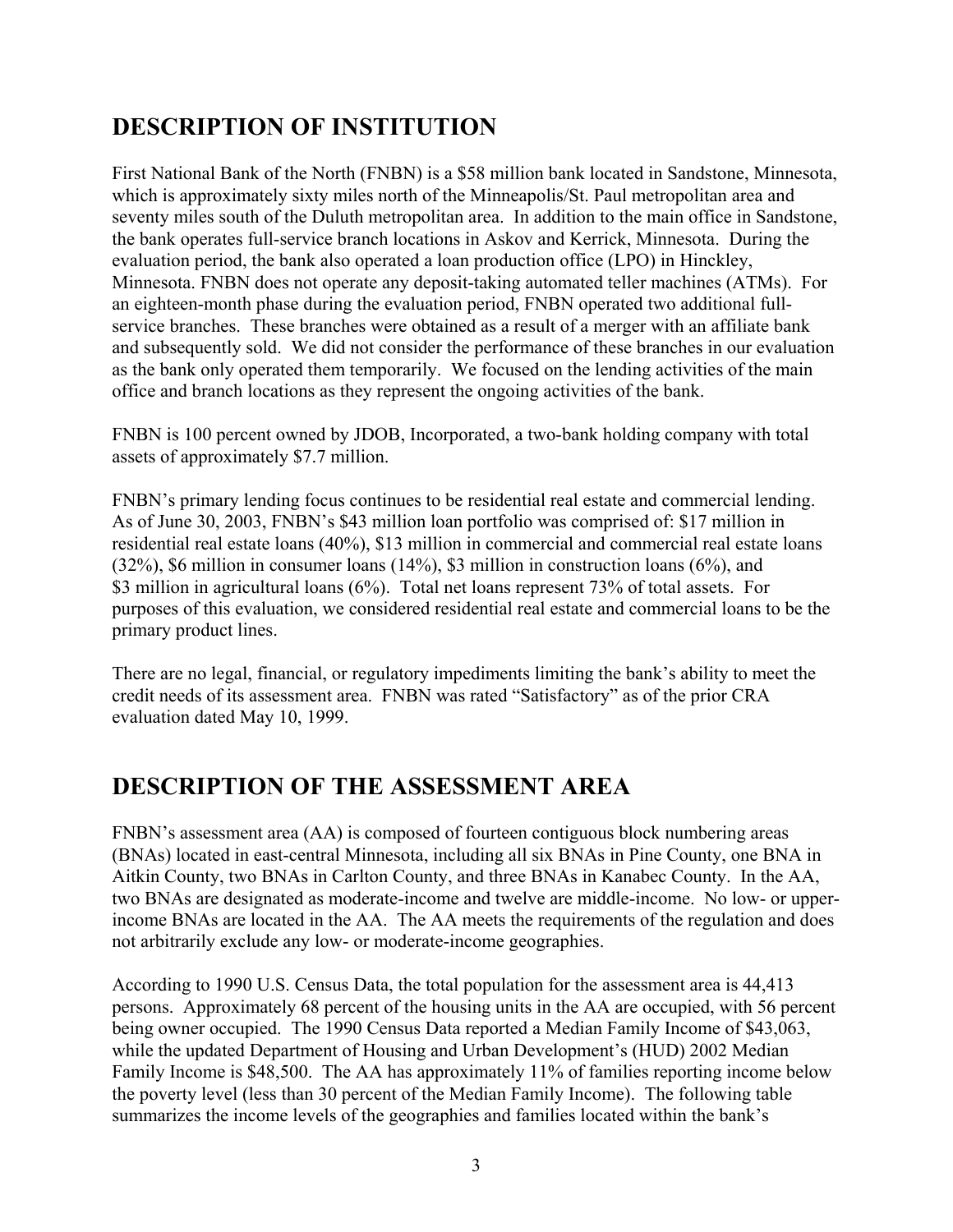assessment area:

| <b>Income Distribution of Geographies and Families</b> |                                                                           |  |     |          |        |       |     |
|--------------------------------------------------------|---------------------------------------------------------------------------|--|-----|----------|--------|-------|-----|
|                                                        | Number of Block Numbering Areas<br>Percentage of Families by Income Level |  |     |          |        |       |     |
| Middle<br>Moderate<br>Low<br>Upper                     |                                                                           |  | Low | Moderate | Middle | Upper |     |
| 0                                                      |                                                                           |  |     | $22\%$   | 20%    | 24%   | 34% |

Source: U.S. Census Data (1990)

Competition from other financial institutions operating in the AA is moderate. Moose Lake Federal Credit Union operates a full-service branch in the city of Sandstone. In addition, several state and national banks and credit unions maintain main or branch offices within FNBN's AA.

Economic conditions within the AA are stable. Unemployment in Pine County is 5.6 percent as of September 30, 2003, which is higher than the average of the state of Minnesota of 4.4 percent, but slightly lower than the national average of 5.8 percent. Major employers in the AA continue to be the Grand Casino and Resort in Hinckley, the Federal Correctional Institution in Sandstone, the school districts in Sandstone and Hinckley, and the Pine County Medical Center.

Examiners contacted a city official to gain additional perspective on the AA. The contact indicated that the primary credit needs of the community continue to be small business, residential real estate (primarily refinance and home improvement), and general purpose consumer loans. It was the contact's opinion that the financial institutions in the area are adequately meeting the credit needs of the community.

## **CONCLUSIONS ABOUT PERFORMANCE CRITERIA**

#### **Loan-to-Deposit Ratio**

FNBN's net loan-to-deposit ratio is reasonable given the bank's size, financial condition, and assessment area credit needs. The bank's quarterly net loan-to-deposit ratio averaged 76 percent over the 17 quarters from June 30, 1999 to June 30, 2003.

FNBN's net loan-to-deposit ratio is reasonable when compared with other community banks of similar size (with total assets between \$55 million and \$95 million) in the assessment area. FNBN ranks fifth among a total of seven similarly situated banks chartered in the assessment area. The average quarterly net loan-to-deposit ratio for comparison banks is 82 percent and ranged from 61 percent to 104 percent over the same 17 quarters from June 30, 1999 to June 30, 2003.

#### **Lending in Assessment Area**

FNBN originated a substantial majority of residential real estate and commercial loans to borrowers located in its assessment area. Based on a random sample of residential real estate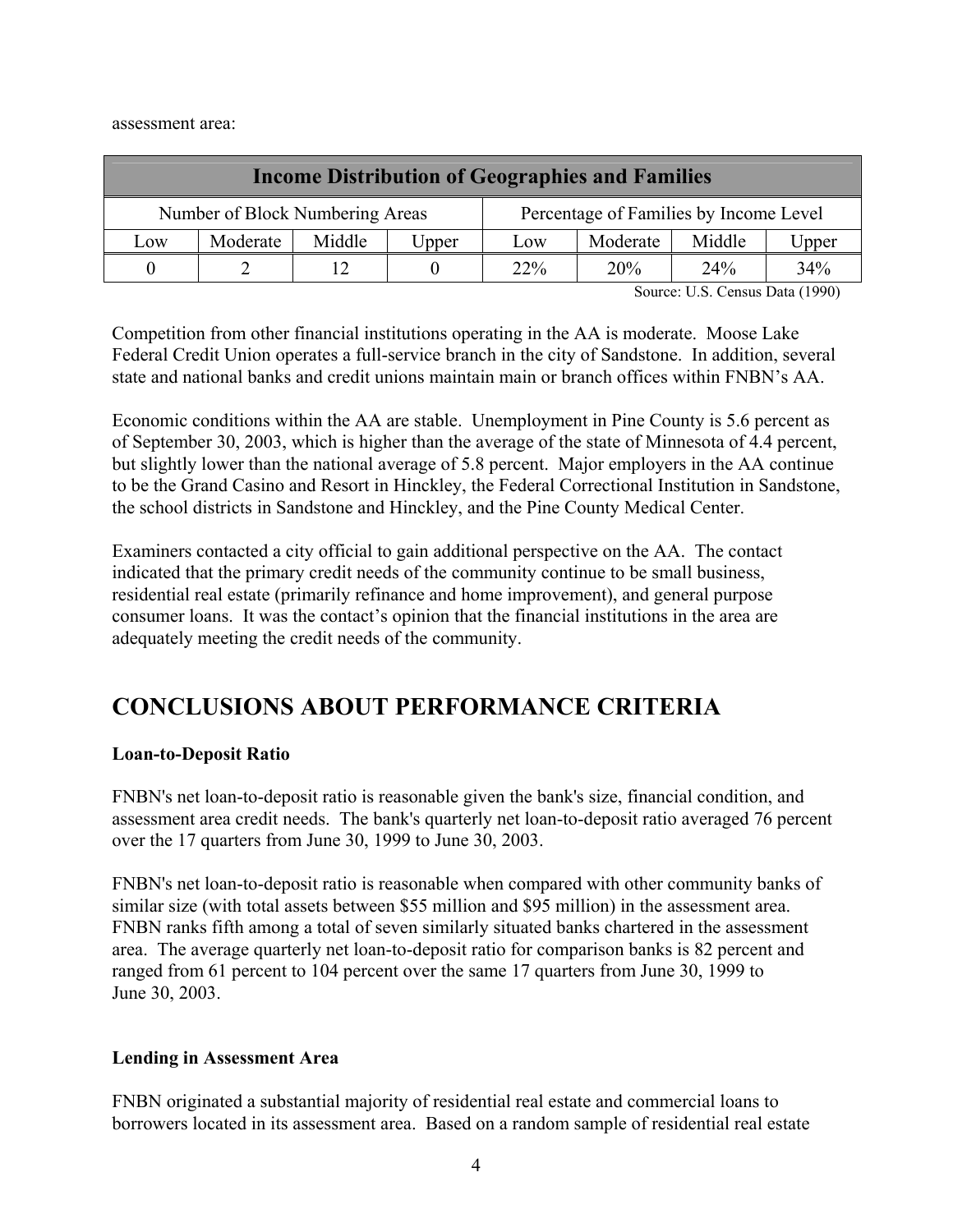loans originated between March 31, 1999 and December 31, 2002, 90 percent by both number and dollar amount were originated to borrowers located within the designated assessment area. By analyzing a sample of commercial loans, we determined that a majority of these loans originated were to borrowers located in the assessment area. Of the commercial loans originated from March 31, 1999 to December 31, 2002, 80 percent by number and 70 percent by dollar amount were made to borrowers in the assessment area. The following table shows the volume of loans originated inside the assessment area by number and dollar amount:

| Lending in Assessment Area by Number and Dollar Amount  |     |        |  |  |  |  |
|---------------------------------------------------------|-----|--------|--|--|--|--|
| Percent of Number<br>Percent of Dollars<br>Type of Loan |     |        |  |  |  |  |
| <b>Residential Real Estate</b>                          | 90% | $90\%$ |  |  |  |  |
| Commercial                                              | 80% | 70%    |  |  |  |  |
| <b>Total</b>                                            | 85% | 76%    |  |  |  |  |

Source: Bank records (verified by examiners) and U.S. Census Data (1990)

#### **Lending to Borrowers of Different Incomes and to Businesses of Different Sizes**

FNBN's distribution of loans to borrowers of different incomes and businesses of different sizes is strong. Performance in its primary product lines of residential real estate and commercial lending exceeds the community demographics for loans to low- and moderate-income borrowers and businesses of different sizes.

FNBN's distribution of residential real estate loans to borrowers of different income levels reflects excellent performance. FNB originated 18 percent by number and dollar volume of its residential real estate loans to low-income borrowers compared to the community demographic of 22 percent. Performance was particularly strong with regard to moderate-income borrowers, with 41 percent by number and 29 percent by dollar volume of residential real estate loans originated to moderate-income borrowers compared to the community demographic of 20 percent. The following table compares the bank's residential real estate lending activity by borrower income level to community demographics:

| Borrower Distribution of Residential Real Estate Loans by Income Level |                    |                                  |                            |                                |                                 |  |  |
|------------------------------------------------------------------------|--------------------|----------------------------------|----------------------------|--------------------------------|---------------------------------|--|--|
| <b>Borrower</b><br>Income Level                                        | Number of<br>Loans | Percent of<br>Loans by<br>Number | Dollar<br>Amount<br>(000s) | Percent by<br>Dollar<br>Amount | Percent of<br>Families in<br>AA |  |  |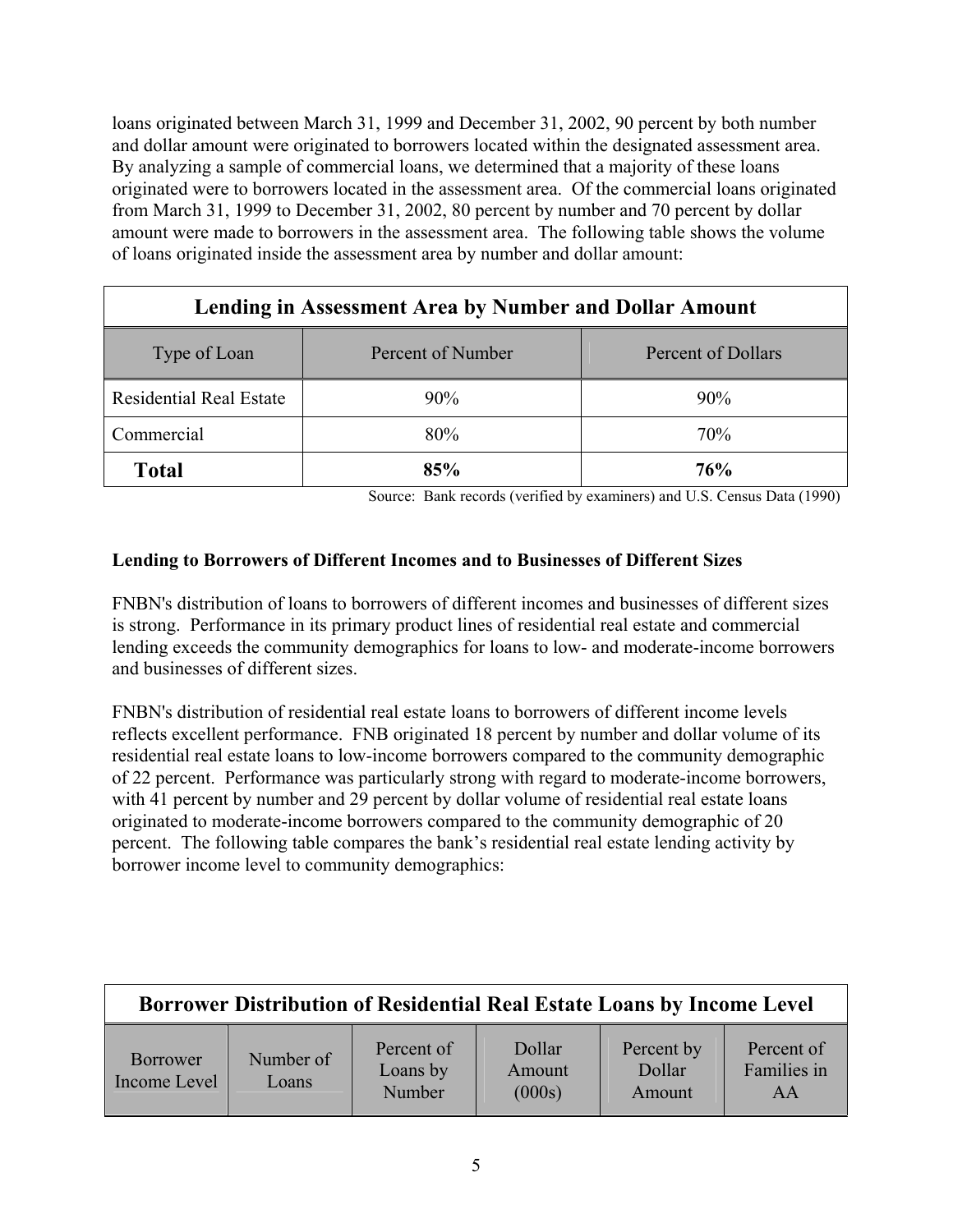| Low          | 4  | 18%  | \$182,159   | 18%  | 22%  |
|--------------|----|------|-------------|------|------|
| Moderate     |    | 41%  | \$301,158   | 29%  | 20%  |
| Middle       | 4  | 18%  | \$191,626   | 18%  | 24%  |
| Upper        |    | 23%  | \$365,400   | 35%  | 34%  |
| <b>Total</b> | 22 | 100% | \$1,040,343 | 100% | 100% |

Source: Bank records (verified by examiners) and U.S. Census Demographic Data (1990)

The distribution of commercial loans to businesses of different revenue sizes is also strong and meets community demographics. Based on the sample of loans, FNBN originated 95 percent by number and 97 percent by dollar volume of its commercial loans to businesses with annual revenues less than \$1 million. This is compared to 2002 assessment area demographics of 95 percent of reporting businesses having annual revenues less than \$1 million. The following table compares the bank's commercial lending activity by borrower revenue size to community demographics:

| <b>Borrower Distribution of Commercial Loans by Revenue Size</b> |                    |                      |                  |                      |                                        |  |  |  |
|------------------------------------------------------------------|--------------------|----------------------|------------------|----------------------|----------------------------------------|--|--|--|
| <b>Annual Gross Revenues</b>                                     | Number of<br>Loans | Percent by<br>Number | Dollar<br>Amount | Percent by<br>Amount | <b>Business</b><br>Demographic<br>Data |  |  |  |
| Less than $$100,000$                                             | 12                 |                      | \$374,341        |                      |                                        |  |  |  |
| $$100,000 - $250,000$                                            | $\overline{2}$     |                      | \$77,868         |                      |                                        |  |  |  |
| $$250,000 - $500,000$                                            | $\overline{4}$     |                      | \$407,276        |                      |                                        |  |  |  |
| $$500,000 - $1,000,000$                                          | $\overline{2}$     |                      | \$900,849        |                      |                                        |  |  |  |
| Total, Revenues<br>< \$1,000,000                                 | 20                 | 95%                  | \$1,760,334      | 97%                  | 95%                                    |  |  |  |
| Total, Revenues<br>> \$1,000,000                                 | 1                  | $5\%$                | \$58,000         | 3%                   | $5\%$                                  |  |  |  |
| <b>Total</b>                                                     | 21                 | 100%                 | \$1,818,334      | 100%                 | 100%                                   |  |  |  |

Source: Bank records (verified by examiners) and U.S. Census Business Demographic Data (1990) *\*Note: Business demographic data is for reporting companies only. In the assessment area, 24% of businesses did not report their revenue.*

#### **Geographic Distribution of Loans**

FNBN's geographic distribution of loans throughout the assessment area is strong. Specifically, the origination of commercial and residential real estate loans is impressive when compared to the demographics of the AA and includes lending in most BNAs.

Examiners sampled twenty-two residential real estate loans and twenty-one commercial loans to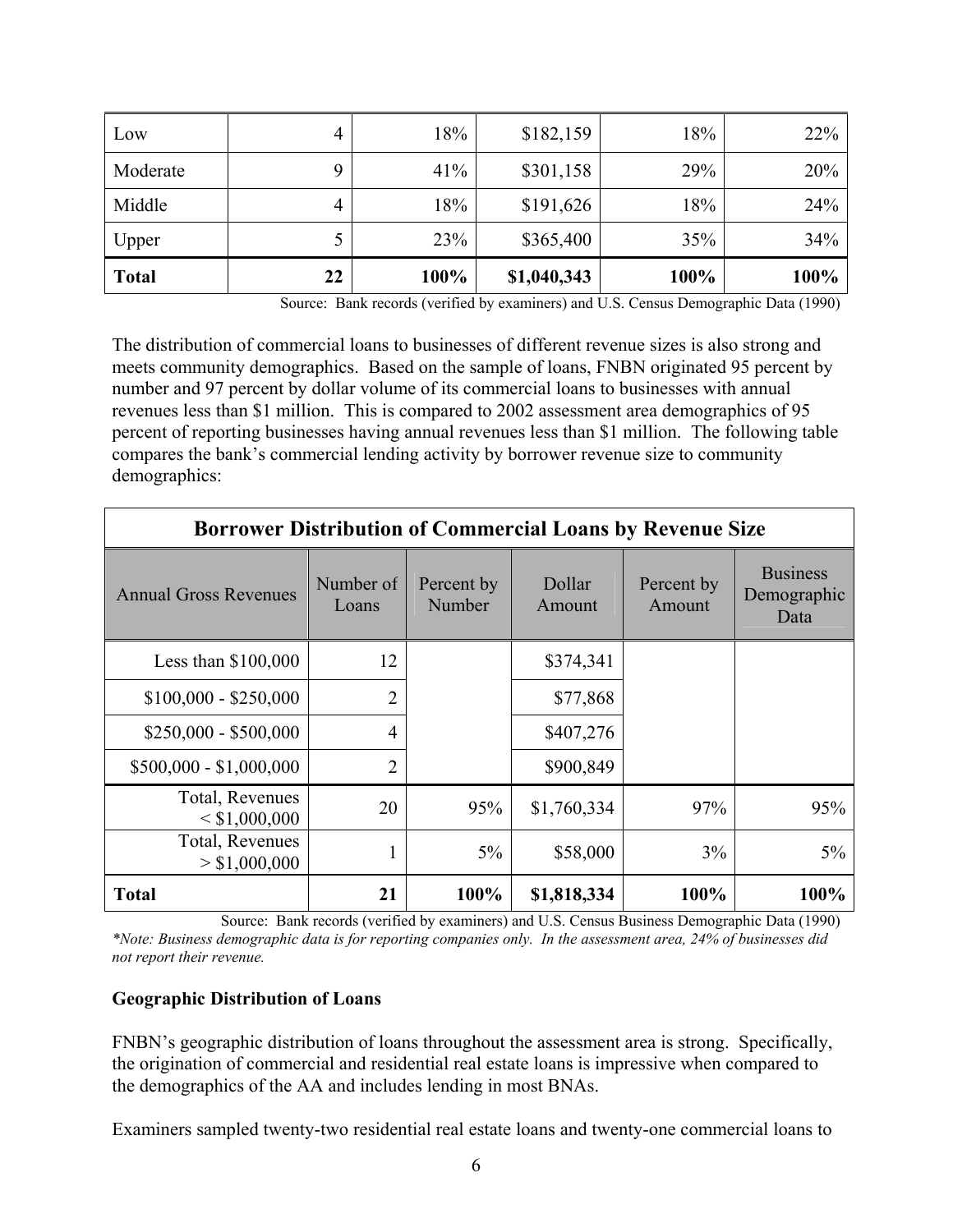borrowers in the bank's assessment area that were originated between January 1, 2000 and December 31, 2002. Loan distribution in the moderate-income block numbering areas (BNAs) is strong when compared to the demographics of the assessment area, as shown in the following tables:

| <b>Geographic Distribution of Residential Real Estate Loans</b><br>by BNA Income Level |                                                                                                                                                      |       |           |       |       |  |  |  |
|----------------------------------------------------------------------------------------|------------------------------------------------------------------------------------------------------------------------------------------------------|-------|-----------|-------|-------|--|--|--|
| <b>BNA</b> Income<br>Level                                                             | Percent of<br>Owner-<br>Dollar<br>Occupied<br>Percent by<br>Percent by<br>Number<br>Homes by<br>Number<br>Amount<br>Amount<br><b>BNA</b><br>Category |       |           |       |       |  |  |  |
| Low                                                                                    | $\theta$                                                                                                                                             | $0\%$ | \$0       | $0\%$ | $0\%$ |  |  |  |
| Moderate                                                                               | 6                                                                                                                                                    | 27%   | \$357,838 | 34%   | 10%   |  |  |  |
| Middle                                                                                 | 16                                                                                                                                                   | 73%   | \$682,504 | 66%   | 90%   |  |  |  |
| Upper                                                                                  | 0                                                                                                                                                    | $0\%$ | \$0       | $0\%$ | 0%    |  |  |  |
| 100%<br>100%<br>22<br>\$1,040,342<br>100%<br><b>Totals</b>                             |                                                                                                                                                      |       |           |       |       |  |  |  |

Source: Bank records (verified by examiners) and U.S. Census Demographic Data (1990)

| <b>Geographic Distribution of Commercial Loans by BNA Income Level</b> |                    |                      |                  |                      |                                                       |  |  |  |
|------------------------------------------------------------------------|--------------------|----------------------|------------------|----------------------|-------------------------------------------------------|--|--|--|
| <b>BNA</b> Income<br>Level                                             | Number of<br>Loans | Percent by<br>Number | Dollar<br>Amount | Percent by<br>Amount | Percent of<br>Businesses by<br><b>BNA</b><br>Category |  |  |  |
| Low                                                                    | 0                  | $0\%$                | \$0              | $0\%$                | $0\%$                                                 |  |  |  |
| Moderate                                                               | 6                  | 29%                  | \$259,079        | 14%                  | 11%                                                   |  |  |  |
| Middle                                                                 | 15                 | 71%                  | \$1,559,255      | 86%                  | 89%                                                   |  |  |  |
| Upper                                                                  | 0                  | $0\%$                | \$0              | $0\%$                | 0%                                                    |  |  |  |
| <b>Totals</b>                                                          | 21                 | 100%                 | \$1,818,334      | 100%                 | 100%                                                  |  |  |  |

Source: Bank records (verified by examiners) and U.S. Census Business Demographic Data (1990)

#### **Responses to Complaints**

Neither FNBN nor its regulatory agency has received complaints regarding the bank's CRA performance since the last CRA evaluation.